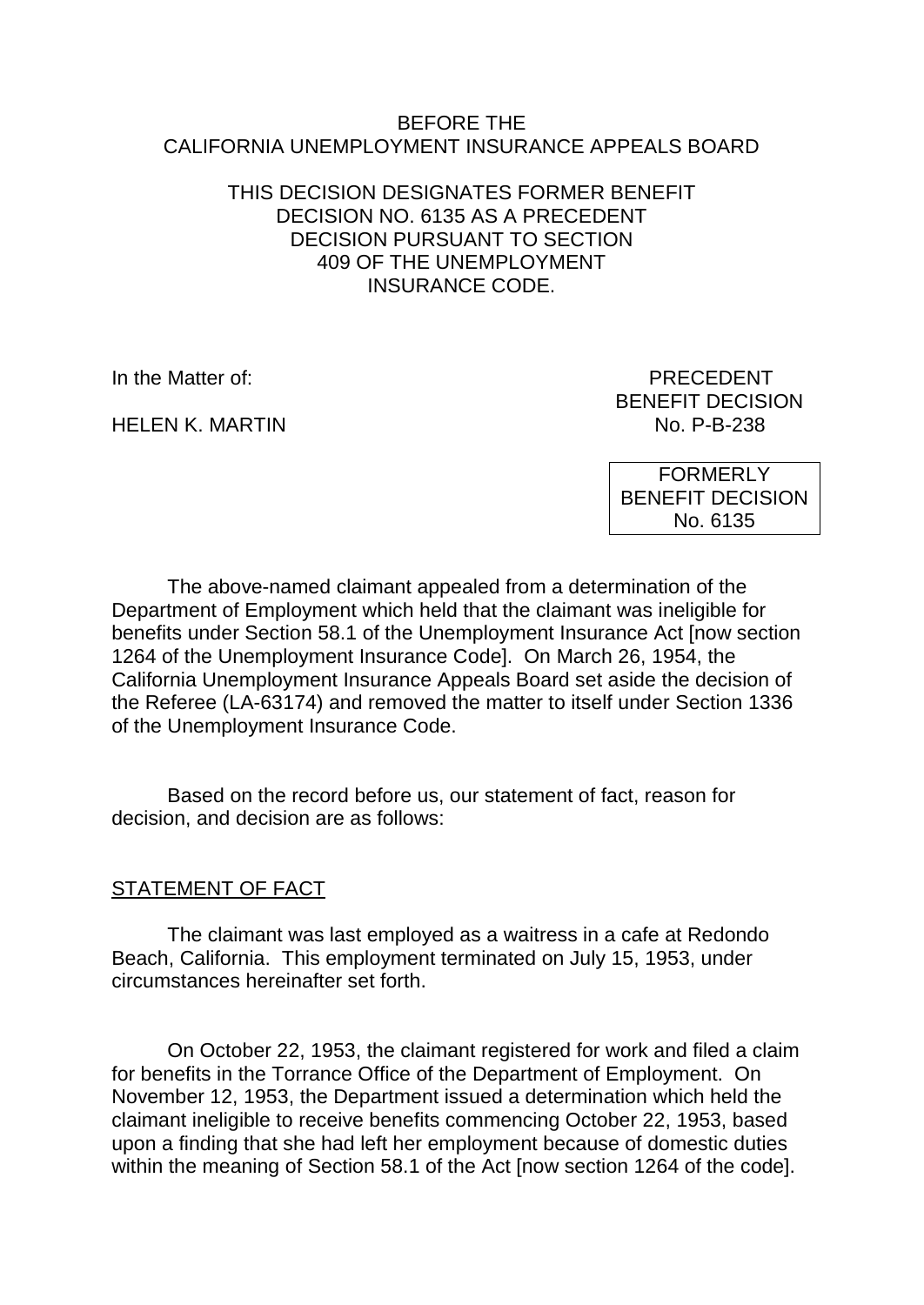The claimant appealed to a Referee who, in the decision which we have set aside, reversed the determination of the Department on the ground that the provisions of Section 58.1 of the Act [now section 1264 of the code] were not applicable.

The claimant resigned her employment on July 15, 1953, because of a family emergency. She explained the circumstances of her leaving in a signed statement which reads as follows:

"My mother, living in Texas, had a heart attack and I received a telegram asking me to come home because she was not expected to live. I telephoned my employer to tell I had to go to Texas. I told them I would be back as soon as I could. They did not say anything. They could not hold my job open because as a waitress I would have to be replaced as soon as possible. When I got back a week later they had already filled the spot."

The claimant's husband is the major support of the family. The claimant obtained other work as a waitress on December 18, 1953, and did not claim benefits thereafter.

### REASON FOR DECISION

Section 58.1 of the Unemployment Insurance Act (now section 1309 of the Unemployment Insurance Code) [now section 1264 of the code] provides in part as follows:

"Notwithstanding any other provision of this act, an employee . . . whose marital or domestic duties cause him or her to resign from his or her employment shall not be eligible for unemployment insurance benefits for the duration of the ensuing period of unemployment and until he or she has secured bona fide employment subsequent to the date of such voluntary leaving; . . .

"The provisions of this section shall not be applicable if the individual at the time of such voluntary leaving was and at the time of filing a claim for benefits is the sole or major support of his or her family."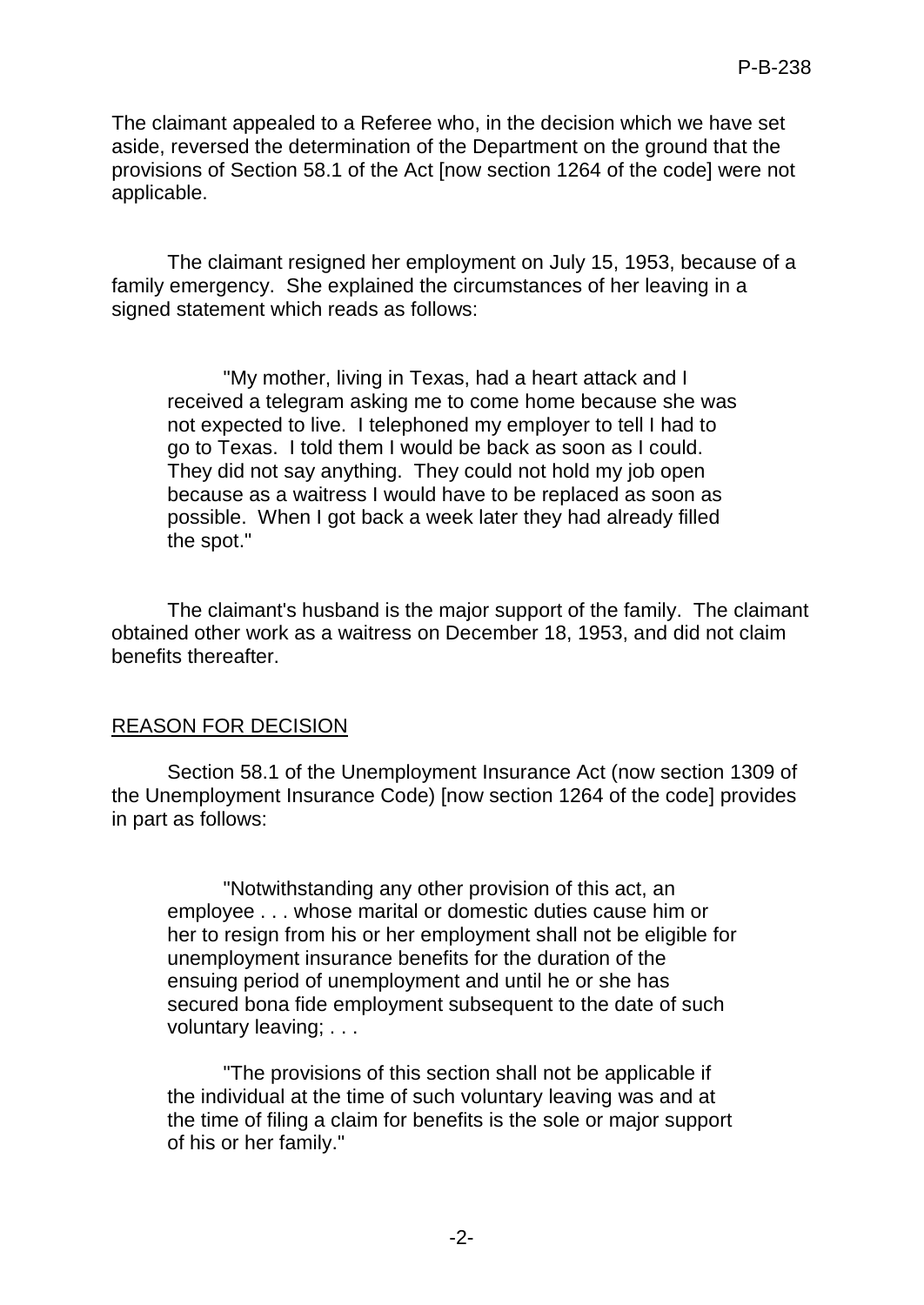Section 209.1 [now section 1264-1] of Title 22 of the California Administrative Code, adopted by the Director of Employment to implement Section 58.1 of the Act (now section 1309 of the Unemployment Insurance Code) [now section 1264 of the code] provides as follows:

"(a) 'Marital Duties' include all those duties and responsibilities customarily associated with the married status.

"(b) 'Domestic Duties' include those duties which relate to the health, care, or welfare of the family or household and other duties reasonably required for the comfort and convenience of the family or household.

"(c) 'Family', for the purposes of this section, means spouse, or parent, child, brother, sister, grandparent, or grandchild, of either spouse, whether or not the same live in a common household.

"(d) 'Major Support' of a family shall be presumed to be the family members, in the order provided below:

- "(1) The husband or father.
- "(2) The wife or mother in any family in which there is no husband or father.

"Notwithstanding the above provisions, in any case in which a member of a family as defined above can show that he or she is providing the major means of support (more than one-half) then that individual shall be deemed the major support of the family. No more than one person may be the major support of the family."

In this case it is clear that by virtue of the definitions contained in Section 209.1 [now section 1264-1] of Title 22 of the California Administrative Code, the claimant left her work because of domestic duties (Benefit Decision No. 6111). Since she was not the major support of the family, she is ineligible for benefits under Section 58.1 of the Act [now section 1264 of the code] in accordance with its provisions. Whether the employment obtained by the claimant on December 18, 1953, was bona fide is not an issue presently before us since the claimant has not claimed benefits since obtaining this work. If the claimant subsequently loses this employment and seeks to obtain benefits under the Code, the issue will then be a matter for the Department to determine.